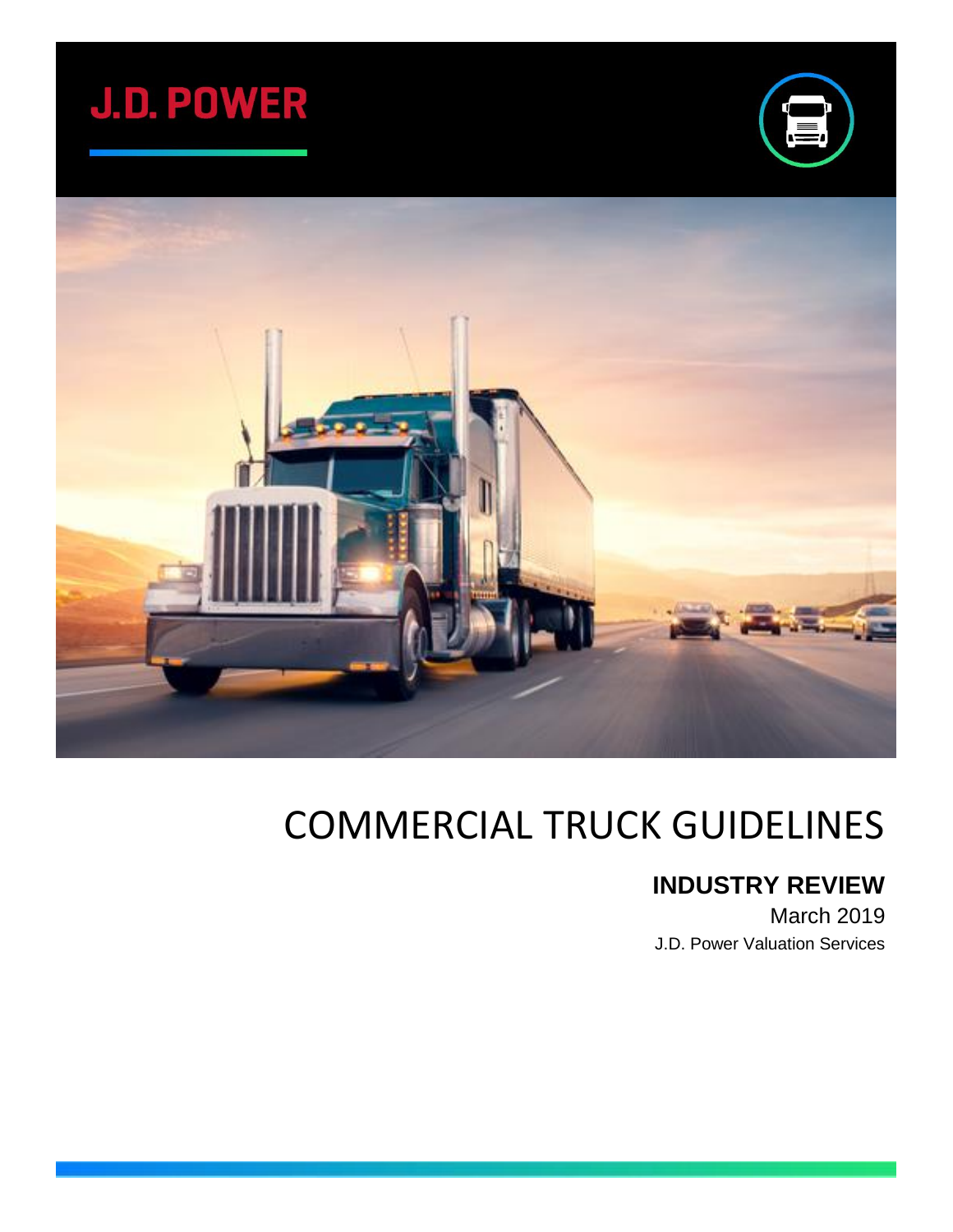# J.D. POWER

#### **CONTENTS:**

### SUMMARY

#### **Used Class 8 Market Unaffected by End of New Truck Cycle**

Demand for used trucks with desirable specs and mileage is still strong. Units with less desirable specs and mileage continue to lose value. Heavier-GVW medium duty trucks had a very strong month.

# CLASS 8 AUCTION UPDATE

Volume of our benchmark model was up moderately in February, an encouraging data point in a month with few auctions on the calendar. Pricing was mildly lower, although very low volume for newer trucks means we're not drawing any conclusions just yet. See below for detail.

- Model year 2016: \$46,300 average; \$5,595 (10.8%) lower than January
- Model year 2015: \$39,600 average; \$475 (1.2%) higher than January
- Model year 2014: \$30,300 average; \$800 (3.8%) lower than January
- Model year 2013: \$27,575 average; \$2,119 (7.1%) lower than January
- Model year 2012: \$24,400 average; \$225 (0.9 %) higher than January
- Model year 2011: No sales in February

In the first 2 months of 2019, 4-6 year-old examples of our benchmark model brought 5.8% more money than in the same period of 2018. Going forward, expect year-over-year comparisons to look less impressive this year because the market was strong for all of 2018. We expect that strength to continue into at least the second quarter.

*See the "Average Selling Price: Benchmark Sleeper Tractor…" and "Volume of the Three Most Common Sleeper Tractors…" graphs for detail.*

Demand for used trucks with desirable specs and mileage is still strong.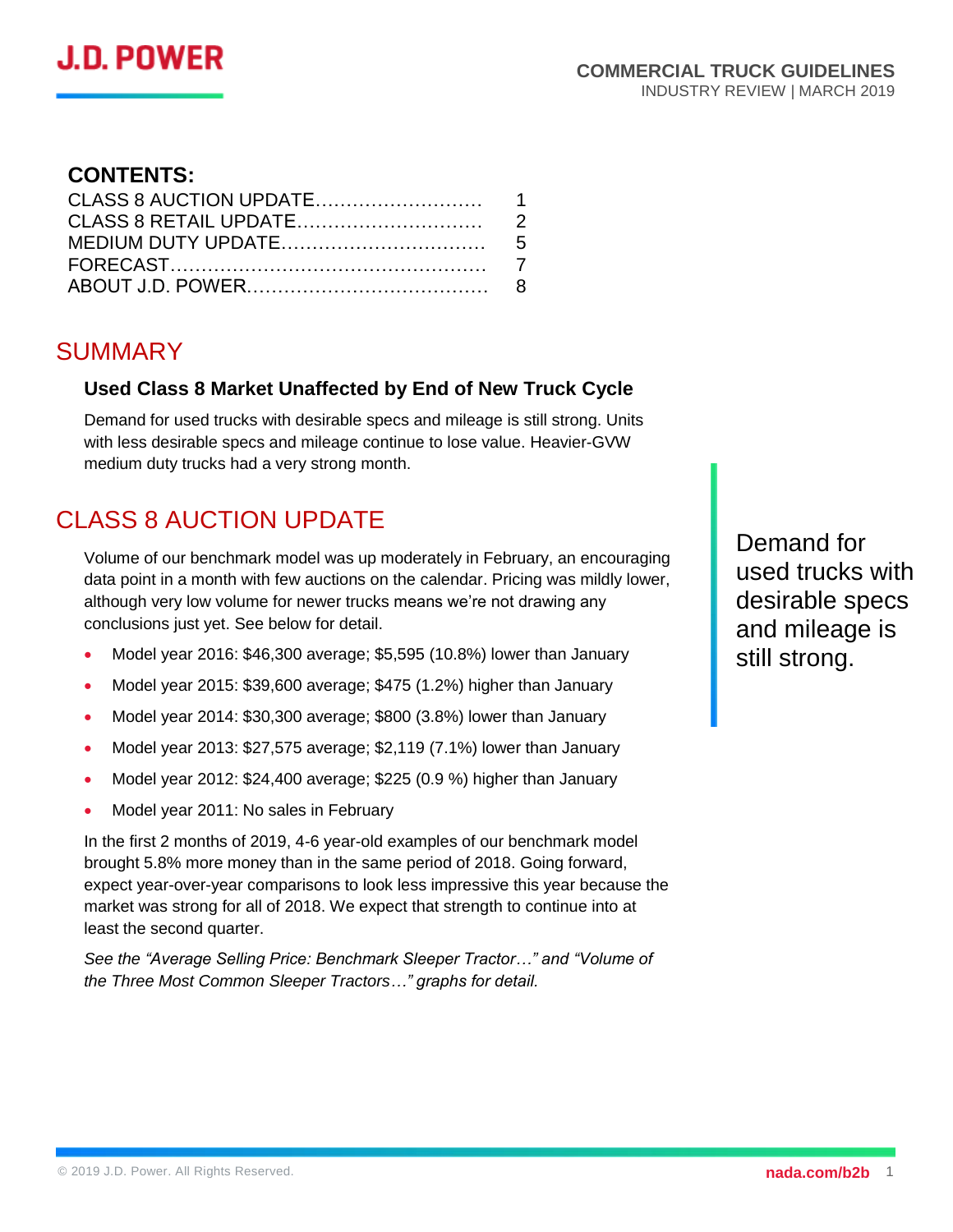



Volume of the Three Most Common Sleeper Tractors (4-6 Year-Old) Sold through the Two Largest Nationwide No-Reserve Auctions 600 500 400 300 200 100 Source: J.D. Power Valuation Services  $\overline{0}$ Jan-18 **Jan-19** Jan-17 **Jan-16** Nov **Mar** May Sep Aoy Mar

In the first 2 months of 2019, 4-6 year-old examples of our benchmark model brought 5.8% more money than in the same period of 2018.

### CLASS 8 RETAIL UPDATE

There were a few more buyers on dealer lots in February compared to January, and they continued to pay strong money for more desirable trucks. Units with less desirable specs and mileage continue to lose value.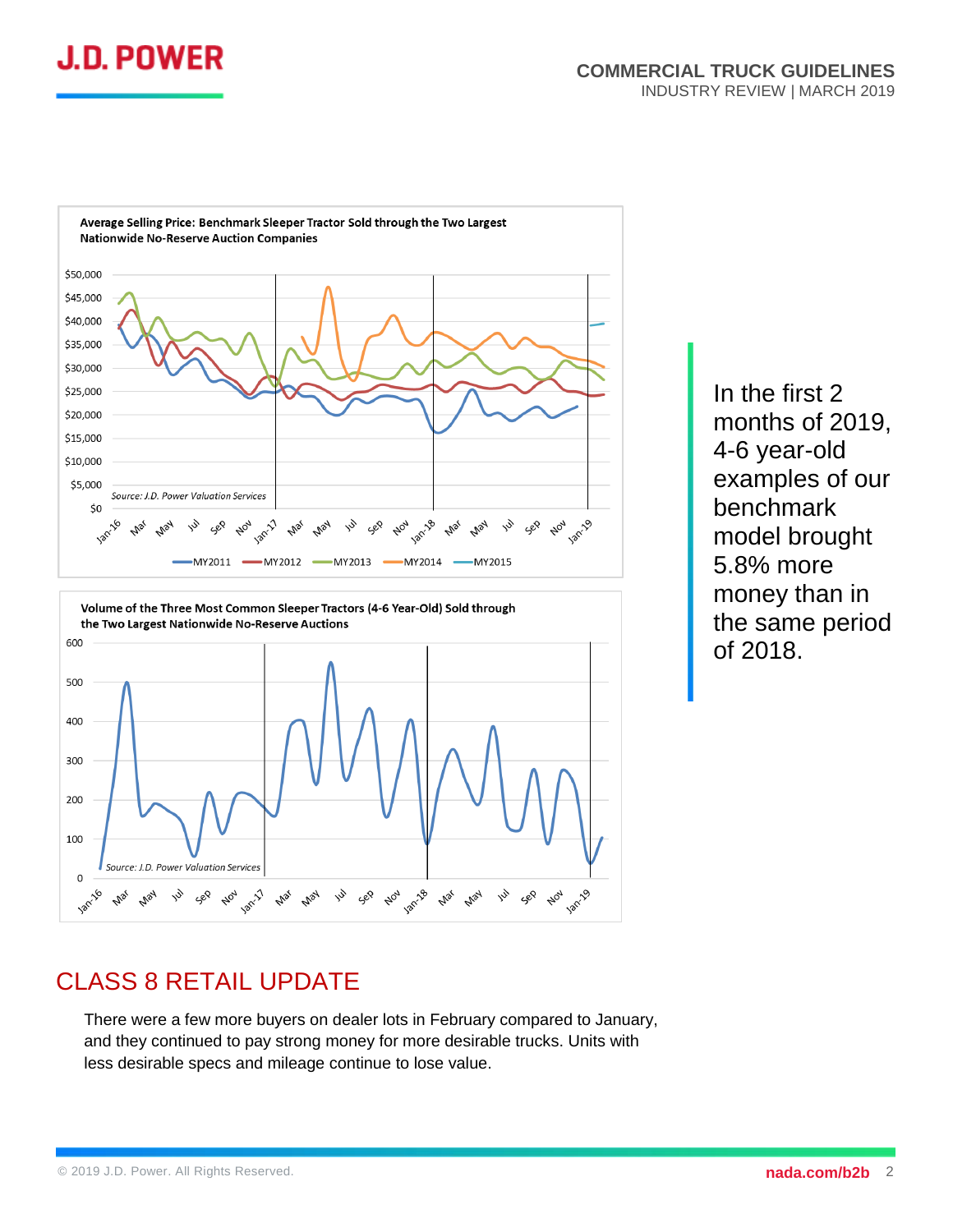

The average sleeper tractor retailed in February was 69 months old, had 470,528 miles, and brought \$55,817. Compared to January, the average sleeper was one month newer, had 3,257 (0.7%) more miles, and brought \$556 (1.0%) less money. Compared to February 2018, this average sleeper was identical in age, had 12,211 (2.7%) more miles, and brought \$7,225 (14.9%) more money.

Looking at trucks three to five years of age, February's average pricing was as follows:

- Model year 2017: \$89,841; \$4,042 (4.3%) lower than January
- Model year 2016: \$71,897; \$5,681 (7.3%) lower than January
- Model year 2015: \$58,247; \$3,293 (5.4%) lower than January

The month-over-month drop in average pricing is due mainly to an increased number of trucks with less-desirable specs and mileage sold in February. Individual trucks did not lose an appreciable amount of value. On a year-overyear basis, late-model trucks sold in the first two months of 2019 brought 13.2% more money than in the same period of 2018. We will provide a monthly depreciation average in the next edition when we have three months of 2019 data.

*See the "Average Retail Selling Price: 3-5 Year-Old Sleeper Tractors" and "Average Retail Selling Price of Selected 3-5 Year-Old Sleeper Tractors" graphs for detail.*



Late-model trucks sold in the first two months of 2019 brought 13.2% more money than in the same period of 2018.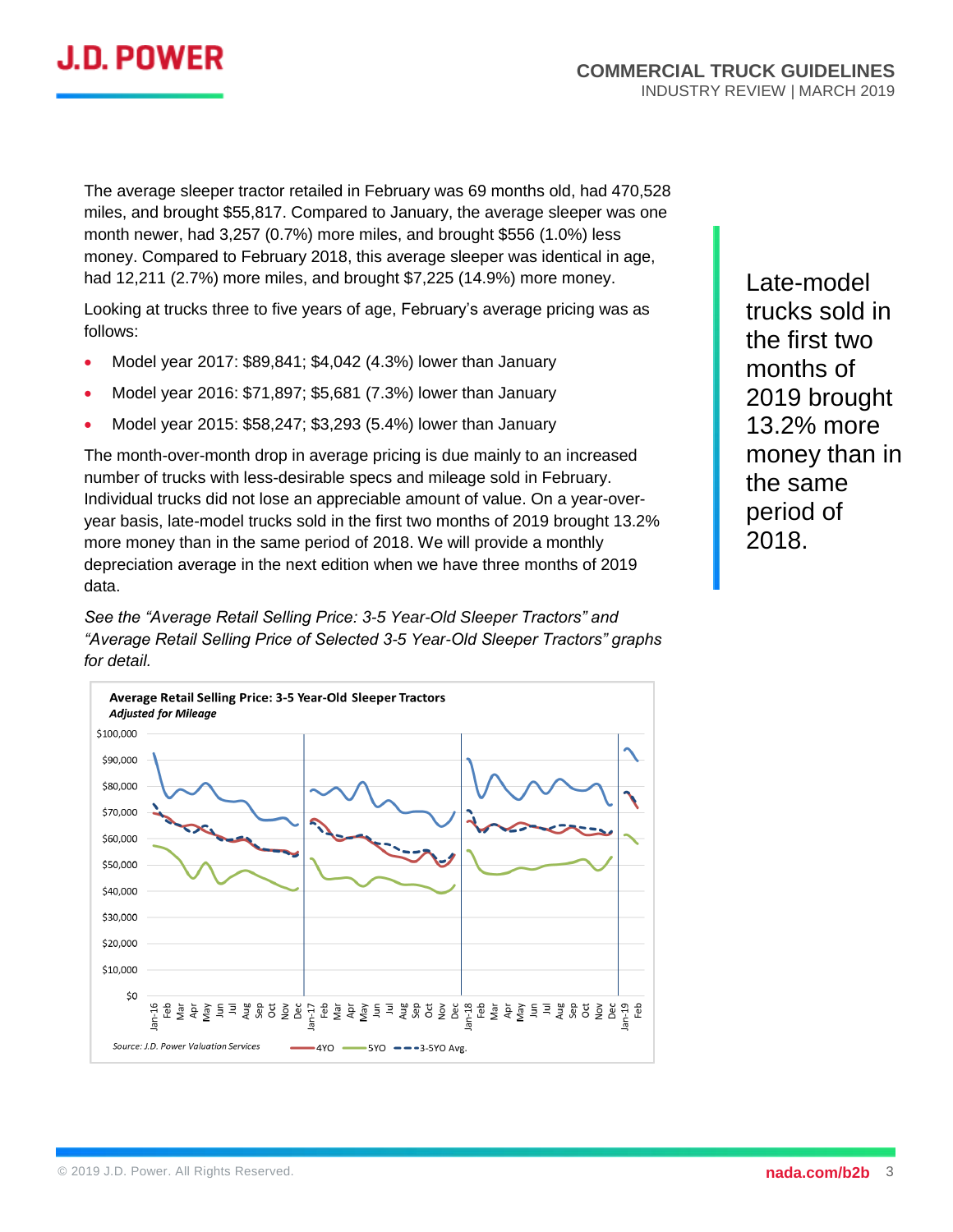



Class 8 sales per dealership edged back up to 4.3 in February, a 0.4 truck increase over an unusually low January. Sales activity remains constrained by a limited supply of late-model, low-mileage trucks.

*See "Number of Trucks Retailed per Dealership Rooftop" graph for detail.*



Sales activity remains constrained by a limited supply of late-model, lowmileage trucks.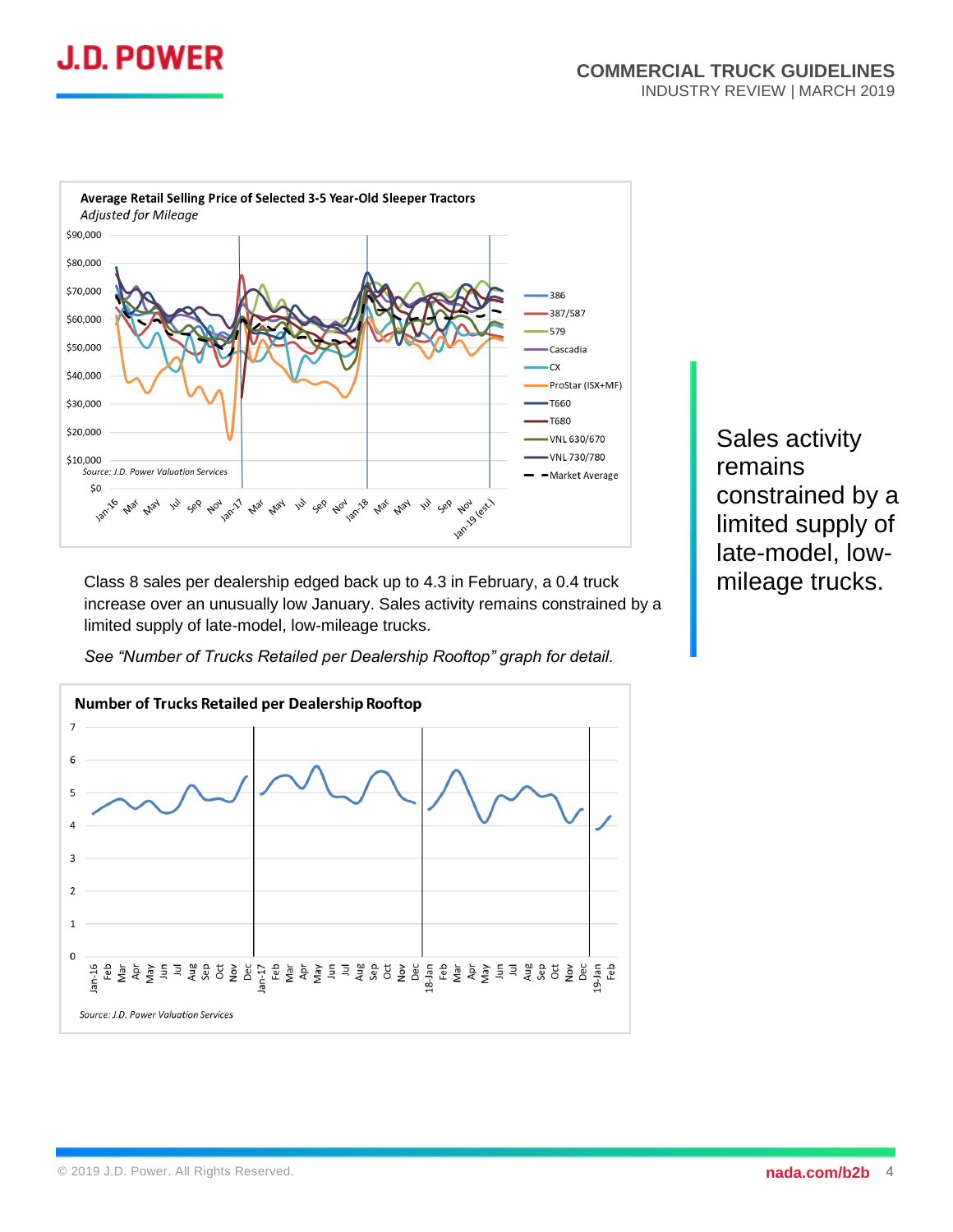

Looking forward over the long term, Class 8 orders remained subdued in February, in line with a typical post-boom period of a cycle. Deliveries of new trucks will remain strong into the second half of 2019, but demand is on the downward slope as supply of used trucks heads in the other direction.

*See the "Retail Value Forecast" graph for a look at how we see used truck pricing unfolding over the next four years.*



Deliveries of new trucks will remain strong into the second half of 2019, but demand is on the downward slope as supply of used trucks heads in the other direction.

#### Medium Duty Trucks

Lighter-GVW trucks performed similarly to January, while heavier-GVW units turned in a very impressive month.

Starting with Class 3 – 4 cabovers, February's average pricing came in at \$16,819. This figure is \$2,036 lower than January, and \$2,625 higher than February 2018. Average mileage was moderately lower than January, so we characterize this month's result as not overly strong but in line with expectations.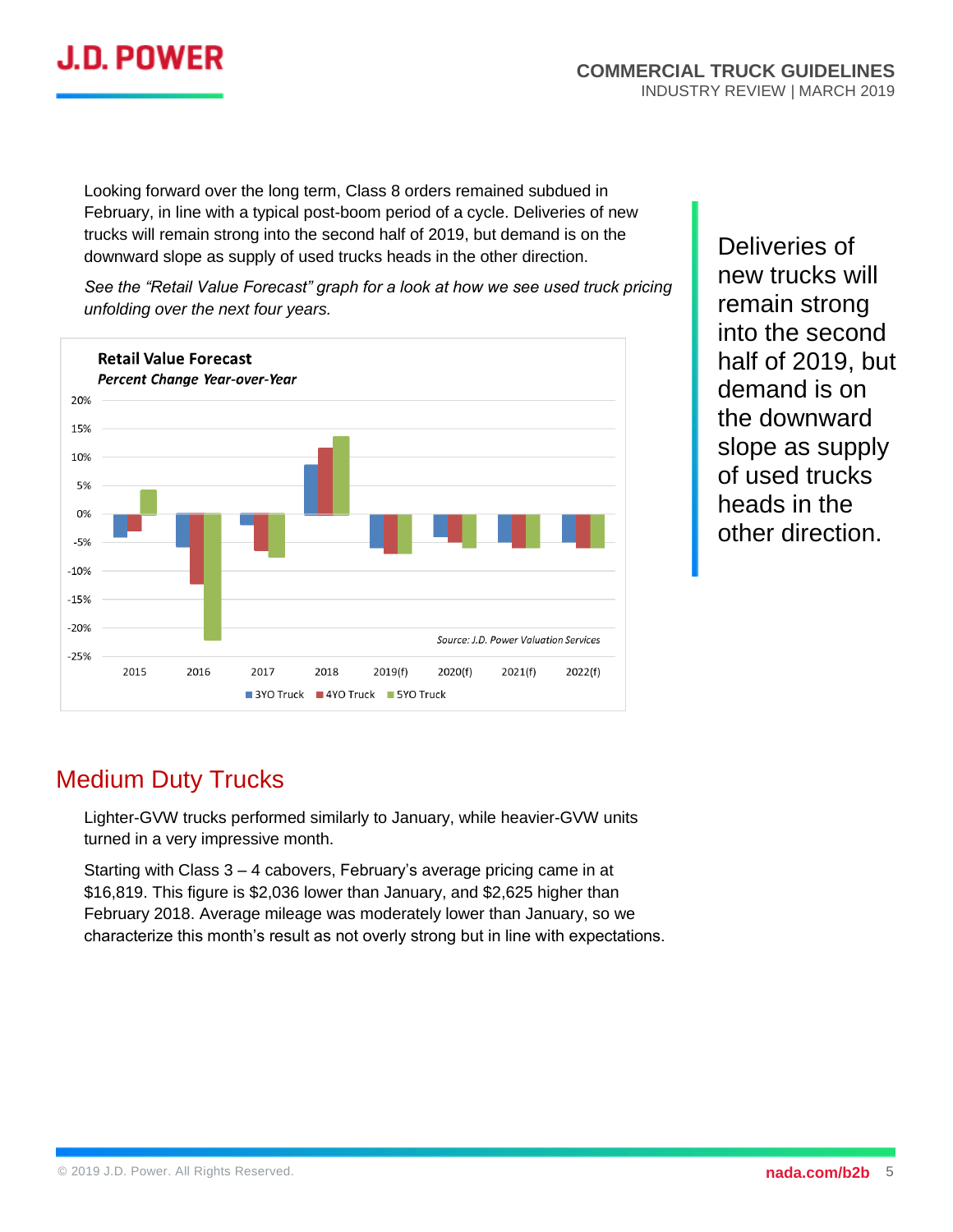# J.D. POWER

*See the "Average Wholesale Selling Price: 4-7 Year-Old Class 3-4 Cabovers" graph for detail.* 



Lighter-GVW trucks performed similarly to January, while heavier-GVW units turned in a very impressive month.

Looking at conventionals, Class 4's averaged \$22,401 in February. This figure is \$2,860 (7.4%) lower than January, and \$2,111 higher than February 2018. Average mileage was similar to January, while the age mix trended moderately older. As such, this month's result was solid.

Class 6's averaged \$25,457 in February. This figure is \$6,943 (24.0%) higher than January, and \$5,400 higher than February 2018. This group surprised on the upside, as both average mileage and volume were up notably compared to last month. There does not appear to be any obvious factor behind the higher pricing, so we view the result as promising.

*See the "Average Wholesale Selling Price: 4-7 Year-Old Conventionals by GVW Class" graph for detail.*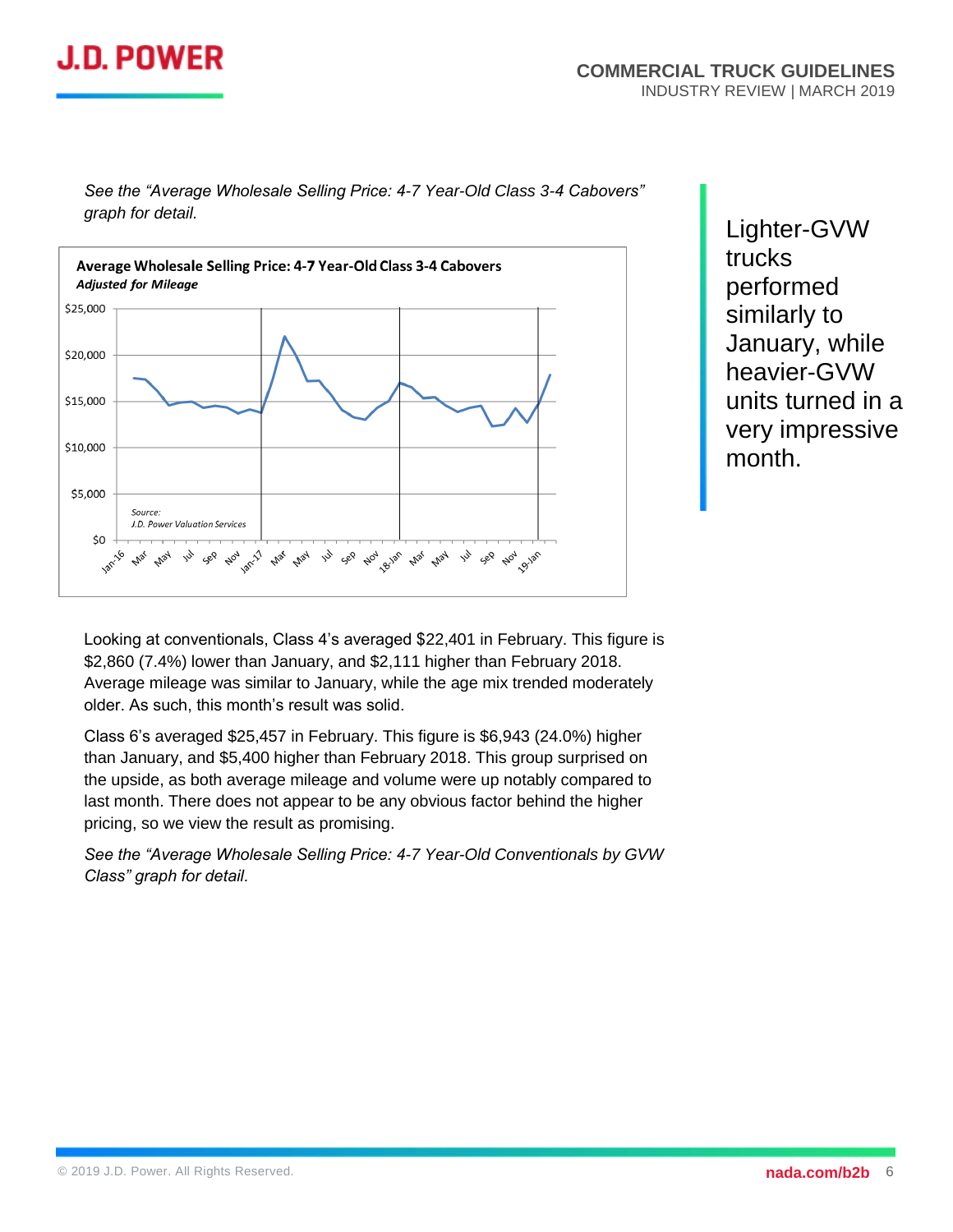



#### Forecast

The lead time for new trucks is still healthy, although cancellations continue to rise. This is typical behavior at the end of a boom cycle. Economic factors that determine freight volumes, such as consumer spending, manufacturing activity, and imports and exports, will determine how much used truck pricing will be impacted by the increased volume of trades.

Economic factors that determine freight volumes… will determine how much used truck pricing will be impacted by the increased volume of trades.